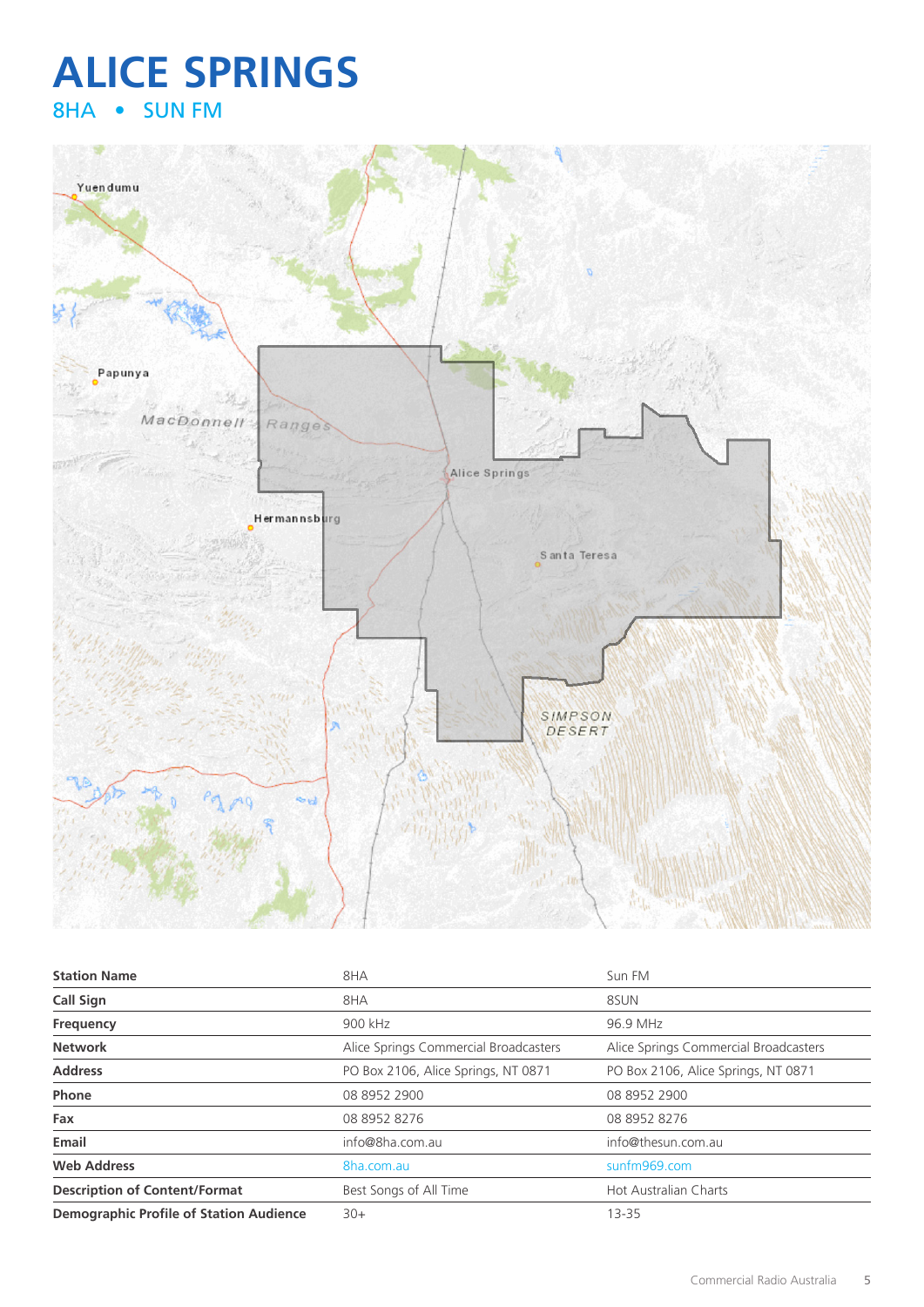# **ALICE SPRINGS**

Alice Springs, the capital of the Outback, lies in the heart of Central Australia about half way between Adelaide and Darwin on the edge of the Simpson Desert. Alice Springs is positioned between the East and West MacDonnell Ranges; it makes both a great touring base and a great holiday destination.

The licence area of 8HA and Sun FM also covers the Yulara Tourist Resort (alongside Ayres Rock). 8HA is one of the more unique radio stations in Australia. It is located right in the middle of the country, which means that it is the only AM commercial station for around 1,200 kilometres. The station's call letters mean 'Heart of Australia'.

In comparison to the 2011 census, the population of the radio licence area of Alice Springs has decreased slightly by -0.77% to 28,870. 41% of the population in Alice Springs is over 40. The birthplace for 72% of the population was Oceania including Australian, New Zealander, Indigenous and Islander persons. 44% of the total number of families have children, with a further 17% of families being single parents.

5,338 or 18% of people were attending an educational institution; of these, 45% were either in infants or primary, 29% were attending a secondary educational institution, 18% attending University or another secondary institution and 8% attending TAFE.

Of the 10,632 or 37% of people who have a tertiary qualification, 43% have a degree and 57% have a certificate, diploma or another tertiary qualification.

Of the total dwellings (8,894) in Alice Springs, 16% are owned outright and 32% are mortgaged. Private rental properties represent 37% of total dwellings.

Of the 8,827 total households in Alice Springs, 11% have a household income range between \$21,000 – \$41,999pa; 19% between \$42,000 – \$77,999pa; 13% between \$78,000 – \$103,999pa; and 40% over \$104,000pa.

#### **AGRICULTURE**

The centre of Australia is beef country. Typically the inland cattle stations cover thousands of hectares. In the tough, semi-arid conditions of Central Australia it is necessary for the cattle stations to run large numbers of cattle, over very large areas of land, in order to remain viable. There are over 67,000 beef cattle in the area.

#### EMPLOYMENT

The majority (71%) of the labour force of 14,550 are employed full time. The main industries of employment are:

- Education and Training/Health Care and Social Assistance;
- Wholesale Trade/Retail Trade/Accommodation and Food Services; and
- Public Administration and Safety.

Alice Springs has a large retail sector that supports much of Central Australia. The retail sector encompasses a number of major shopping precincts including supermarkets and specialty shops. Alice Springs has a thriving tourist trade as Uluru attracts many visitors from all over the world to 'The Red Centre'.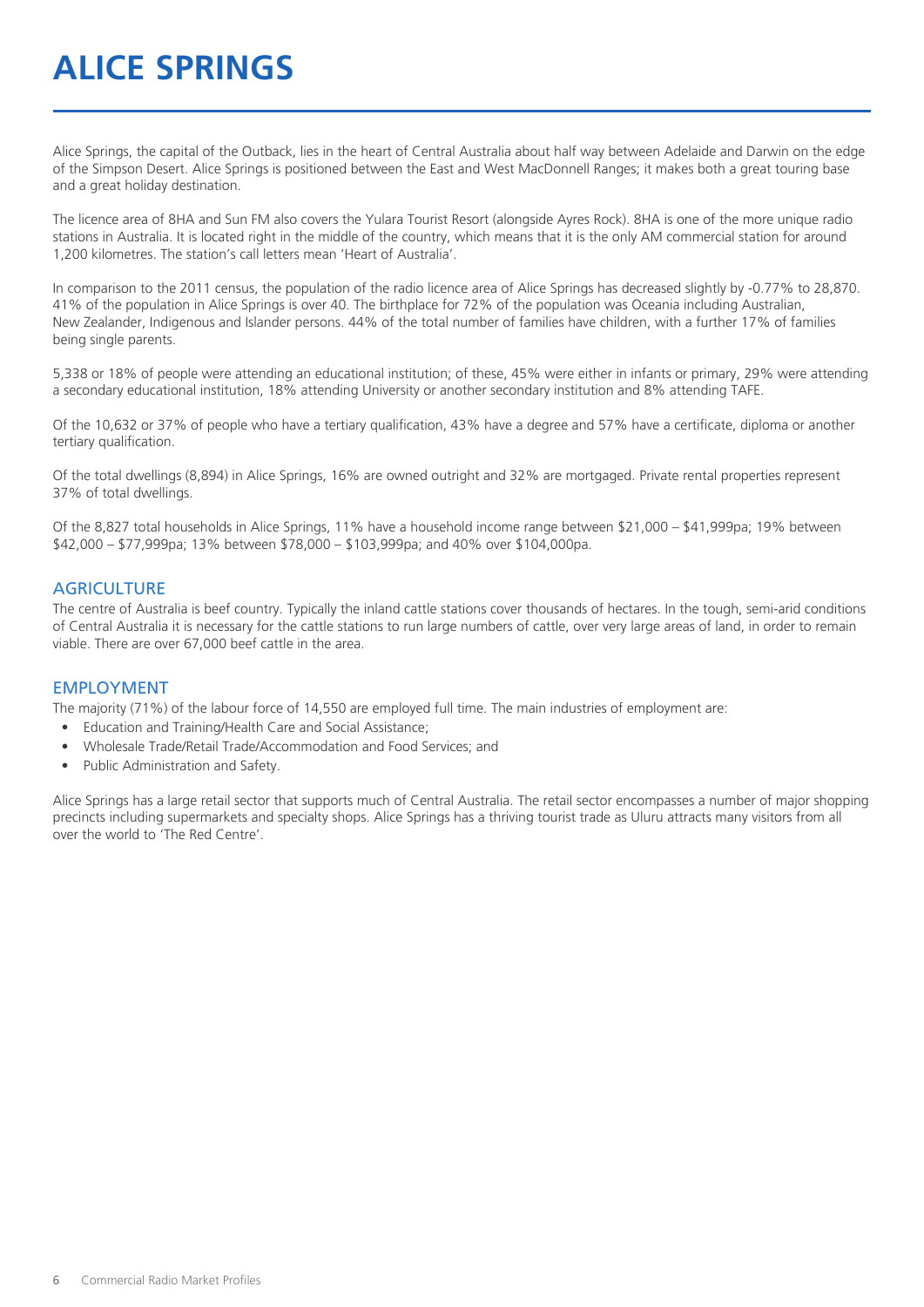# **ALICE SPRINGS**

#### AGE COHORTS

| Age                          | Male   | Female | Total    | <b>Market</b><br>population |
|------------------------------|--------|--------|----------|-----------------------------|
| $10 + \gamma$ ears           | 12,428 | 12,329 | 24,757   | 85.75%                      |
| 0-9 years                    | 2,153  | 1,960  | 4,113    | 14.25%                      |
| $10-17$ years                | 1,449  | 1,292  | 2,741    | 9.49%                       |
| 18-24 years                  | 1,459  | 1,222  | 2,681    | 9.29%                       |
| 25-39 years                  | 3,693  | 3,752  | 7,445    | 25.79%                      |
| 40-54 years                  | 3,174  | 3,245  | 6,419    | 22.23%                      |
| 55-64 years                  | 1,701  | 1,726  | 3,427    | 11.87%                      |
| 65-74 years                  | 721    | 764    | 1,485    | 5.14%                       |
| $75+$ years                  | 231    | 328    | 559      | 1.94%                       |
| Total 2011 population        | 14,832 | 14,263 | 29,095   |                             |
| <b>Total 2016 population</b> | 14,581 | 14,289 | 28,870   | 100%                        |
| % change 2011-2016           |        |        | $-0.77%$ |                             |

#### LABOUR FORCE

| <b>Employment classification</b> | Total  | Labour force |
|----------------------------------|--------|--------------|
| Full-time employed               | 10,389 | 71.4%        |
| Part-time employed               | 2,787  | 19.15%       |
| Not stated employed              | 817    | 5.62%        |
| Unemployed                       | 557    | 3.83%        |
| <b>Total labour force</b>        | 14,550 | 100%         |

#### HOUSEHOLD INCOME

| Income range (pa)       | <b>Total</b> | Occupied<br>dwellings |
|-------------------------|--------------|-----------------------|
| $$0 - $7,749$           | 92           | 1.04%                 |
| $$7,750 - $20,999$      | 290          | 3.29%                 |
| $$21,000 - $41,999$     | 976          | 11.06%                |
| $$42,000 - $77,999$     | 1,717        | 19.45%                |
| $$78,000 - $103,999$    | 1,122        | 12.71%                |
| $$104,000 - $129,999$   | 1,178        | 13.35%                |
| $$130,000 - $155,999$   | 739          | 8.37%                 |
| $$160,000 - $181,999$   | 483          | 5.47%                 |
| $$182,000 - $207,999$   | 457          | 5.18%                 |
| $$208,000+$             | 640          | 7.25%                 |
| Not stated              | 1,133        | 12.84%                |
| <b>Total households</b> | 8.827        | 100%                  |

#### FAMILY STRUCTURE

| <b>Type of family</b>         | Total | <b>Total families</b> |
|-------------------------------|-------|-----------------------|
| Couple families - Children    | 2,730 | 43.8%                 |
| Couple families - No children | 2.304 | 36.96%                |
| Single parents                | 1.090 | 17.49%                |
| Other families                | 109   | 1.75%                 |
| <b>Total families</b>         | 6,233 | 100%                  |

### **OCCUPATION**

| <b>Employment classification</b>                                     | <b>Total</b> | <b>Occupations</b> |
|----------------------------------------------------------------------|--------------|--------------------|
| Managers/Professionals                                               | 4,953        | 35.25%             |
| Technicians & trade workers/<br>Community & personal service workers | 4,063        | 79%                |
| Clerical & administrative workers                                    | 1,925        | 13.74%             |
| Sales workers                                                        | 944          | 6.74%              |
| Machinery operators & drivers/Labourers                              | 1,802        | 12.86%             |
| Not stated                                                           | 324          | 2.31%              |
| <b>Total</b>                                                         | 14,011       | 100%               |

#### INDUSTRY

| Industry                                                                                                      | Total  | Workforce |
|---------------------------------------------------------------------------------------------------------------|--------|-----------|
| Agriculture, forestry & fishing                                                                               | 185    | 133%      |
| Mining                                                                                                        | 43     | 0.31%     |
| Manufacturing/Electricity, gas, water &<br>waste services/Construction                                        | 1,287  | 9.27%     |
| Wholesale trade/Retail trade/<br>Accommodation & food services                                                | 2,559  | 1843%     |
| Transport, postal & warehousing/<br>Information, media & communications                                       | 779    | 5.61%     |
| Financial & insurance services/<br>Rental hiring & real estate services/<br>Administration & support services | 703    | 5.06%     |
| Professional scientific & technical services                                                                  | 708    | 5.1%      |
| Public administration & safety                                                                                | 2,371  | 17.08%    |
| Education & training/Health care &<br>social assistance                                                       | 3,747  | 26.99%    |
| Arts & recreation services                                                                                    | 325    | 2 34%     |
| Other services                                                                                                | 620    | 4.47%     |
| Not stated                                                                                                    | 558    | 4.02%     |
| <b>Total</b>                                                                                                  | 13,885 | 100%      |

#### ANNUAL HOUSEHOLD EXPENDITURE

| <b>Product or service</b>            | $$000's$ (pa) |
|--------------------------------------|---------------|
| Food & non-alcoholic beverages       | 119,654       |
| Alcoholic beverages                  | 20,190        |
| Clothing & footwear                  | 15,062        |
| Household furnishings & equipment    | 36,091        |
| Furniture & floor covering           | 12,115        |
| Household appliances                 | 8,527         |
| Household services & operation       | 28,698        |
| Medical care & health expenses       | 40,498        |
| Motor vehicle purchase               | 26,071        |
| Motor vehicle running costs          | 73,458        |
| Recreation                           | 117,488       |
| Recreational & educational equipment | 38,601        |
| Holidays                             | 51,982        |
| Personal care                        | 11,295        |